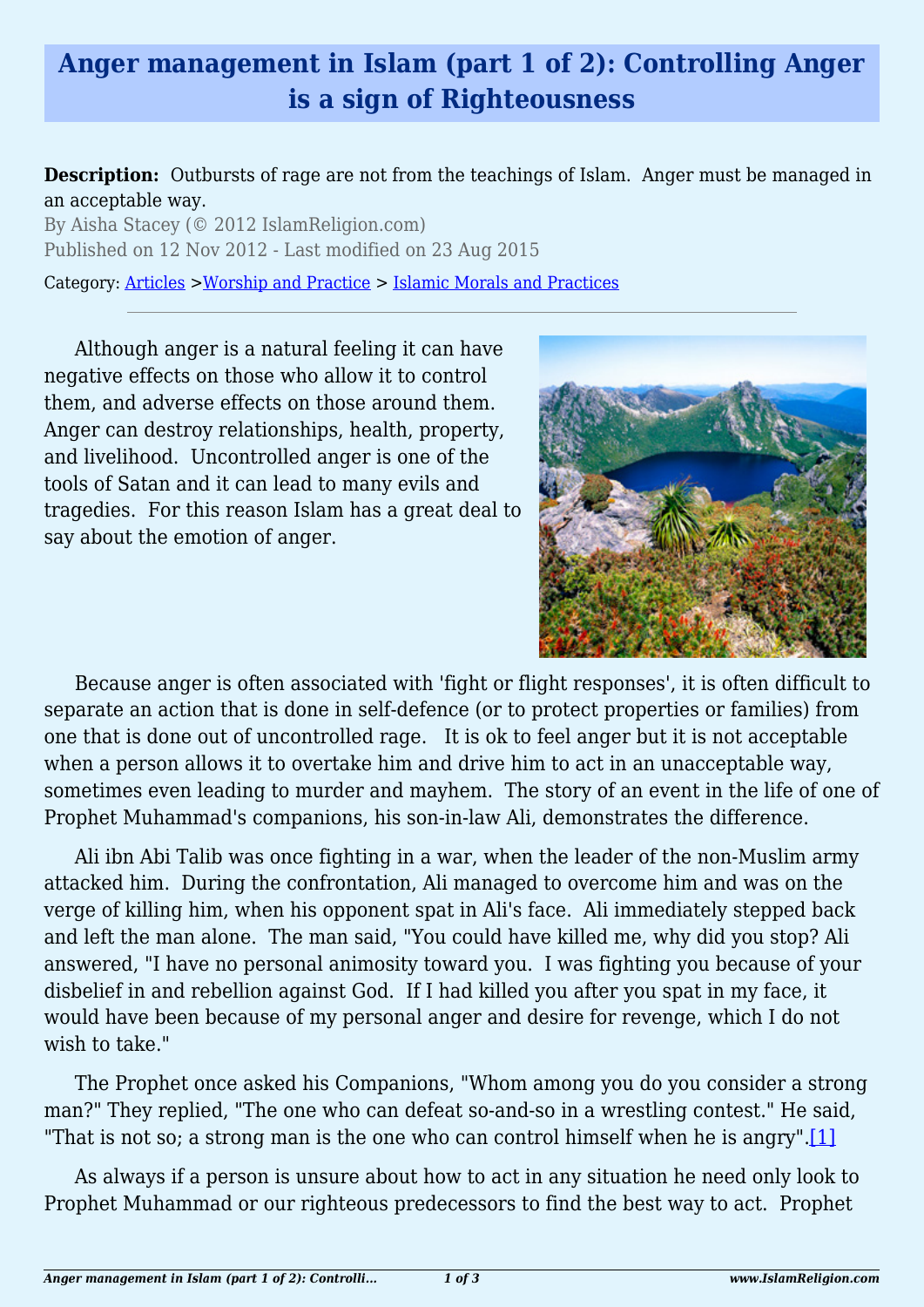Muhammad was known as a man who could and would even under dire circumstances control his anger. One day the Prophet was attacked by a Bedouin, who seized him roughly by the edge of his cloak, the marks left on his neck could be seen by his companions. The Bedouin demanded Prophet Muhammad give him some of the wealth. The Prophet (who had every right to be angry) turned to him and smiled, then ordered that he (the Bedouin) should be given something agreeable to him.[\[2\]](#page-2-1)

<span id="page-1-0"></span>We can also follow the example of the Prophet by making our anger for the sake of God, when His rights are violated. This is the kind of controlled anger which is praiseworthy. Prophet Muhammad became angry when he was told about the *imam* who was putting people off the prayer by making it too long, when he saw a curtain with pictures of animate creatures, and when he was asked questions that he disliked. However his anger was purely for the sake of God, he did not fly off the handle, rant and rave, or make people fear to be in his presence.

When Prophet Mohammad became angry due to someone's incorrect actions or their words, he never expressed it with his hand and used only mild words. In fact those that did not know him well did not even suspect that he was angry. His companions however, knew that he was angry by just looking at him; his face would turn red and his forehead would be beaded with sweat. However rather than expressing his anger openly he would be quiet, using those first moments to control himself.

Controlling anger is a sign of righteousness. A righteous person is promised Paradise and one of the characteristics of righteousness is being able to control anger.

**"And march forth in the way (which leads to) forgiveness from your Lord, and for Paradise as wide as the heavens and the earth, prepared for the pious. Those who spend (in God's Cause) in prosperity and in adversity, who repress anger, and who pardon the people; verily, God loves the good-doers."(Quran 3:133-134)**

**"So whatever you have been given is but (a passing) enjoyment for this worldly life, but that which is with God (Paradise) is better and more lasting for those who believe and put their trust in their Lord. And those who avoid the greater sins, and illegal sexual intercourse, and when they are angry, they forgive." (Quran 42:36 & 37)**

Anger is a very natural human emotion; it is also very powerful and can vary in intensity from mild irritation to intense fury and rage. The latter can be destructive. It can rage through a person, creating a desire for revenge and pushing a person to strike out at the object of his anger. Because it is natural it is impossible for a person to avoid it completely. It is however possible to understand anger and thus control it.

When a person becomes angry, whether as a result of provocation or not, he has the choice to control his anger by responding to it in a way sanctioned by the Quran and the traditions of Prophet Muhammad or he could give in to the wave of emotion and behave in a way that displeases God but delights Satan.